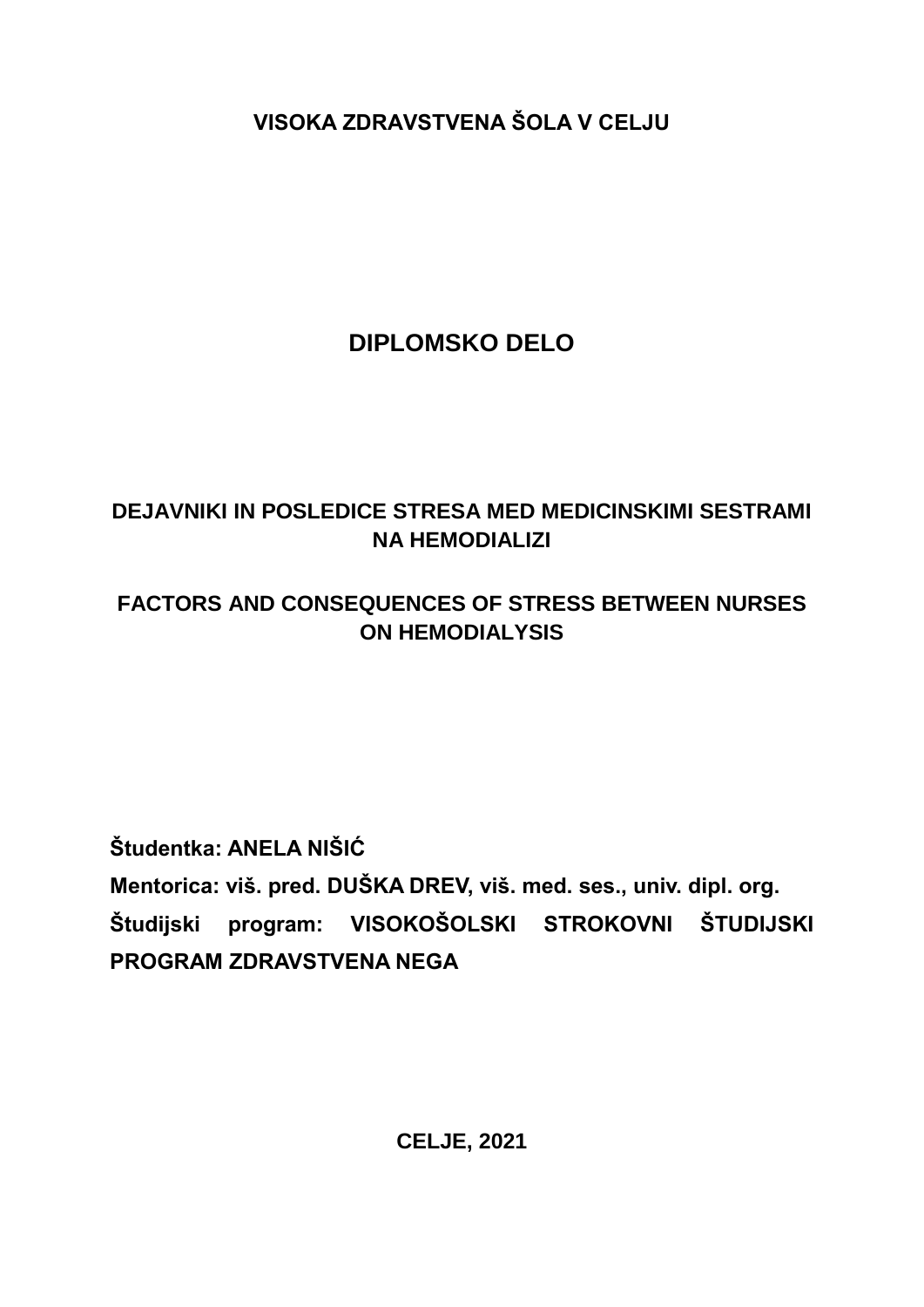#### **POVZETEK**

**Uvod:** Stres je čustveni, duševni, telesni in vedenjski odgovor posameznika na morebitno škodljiv stresni dejavnik. Pri tem je pomemben odziv posameznika, ki ga določa njegova osebnost, življenjska naravnanost, pretekle izkušnje, znanje in okoliščine. Poznamo več različnih vrst stresa. Namen raziskave je proučiti dejavnike in posledice stresa med medicinskimi sestrami na hemodializi.

**Metoda:** Za izdelavo diplomskega dela smo uporabili kvantitativni raziskovalni pristop, za raziskovalno metodo pa deskriptivno kavzalno neeksperimentalno metodo empiričnega raziskovanja. Za zbiranje empiričnih podatkov smo uporabili tehniko anketiranja, kot merski instrument pa anketni vprašalnik. V raziskavo smo vključili petdeset anketirancev, ki so zaposleni na oddelku za hemodializo. Vrnjenih je bilo petdeset anketnih vprašalnikov, kar predstavlja 100-odstotno realizacijo vzorca. Podatki so bili analizirani s pomočjo programa Microsoft Office Excel 2019 in SSPS 25.0.

**Rezultati:** 25 (50 %) medicinskih sester se s stresom na delovnem mestu srečuje najmanj trikrat tedensko. Kullbackov preizkus znaša 7,854 (sig. = 0,249), kar pomeni, da med pojavnostjo stresa med medicinskimi sestrami na hemodializi in delovno dobo ne obstaja statistično značilna povezanost. Medicinske sestre na oddelku za hemodializo v raziskavi izpostavijo naslednje najpogostejše dejavnike stresa: nezadostno število zaposlenih 33 (66 %), 23 (46 %) nočno delo in 23 (46 %) nadurno delo. Psihološki simptomi, ki jih medicinske sestre zaznajo, ko so pod stresom: 27 (54 %) postane nemirnih, 23 (46 %) zazna zmanjšanje koncentracije. Vedenjski simptomi stresa: 39 (78 %) jih zazna pomanjkanje zadovoljstva pri delu, 28 (56 %) zmanjšano učinkovitost pri opravljanju dela. Fiziološki znaki stresa: 34 (68 %) jih navaja nespečnost, 28 (56 %) glavobol.

**Razprava in sklep:** Medicinske sestre na hemodializi se pogosto srečujejo s stresom. Dejavniki, kot so nadurno delo, premalo zaposlenih in nezadovoljstvo z delom, lahko ustvarijo visoko stopnjo stresa, ki lahko negativno vpliva na celostno dobro počutje medicinske sestre. Na oddelku za hemodializo se stresu, njegovim vzrokom in posledicam posveča premalo pozornosti. Potrebno je seznaniti medicinske sestre, na kakšne načine se lahko sprostijo in izognejo stresu, ne pa da posegajo večinoma samo po počitku in slabih razvadah. Naloga vodstva in organizacije pa je, da zaposlenim zagotovi varno delovno mesto in čim boljše delovno okolje.

**Ključne besede:** stres, medicinska sestra, dejavniki stresa, posledice stresa, hemodializa.